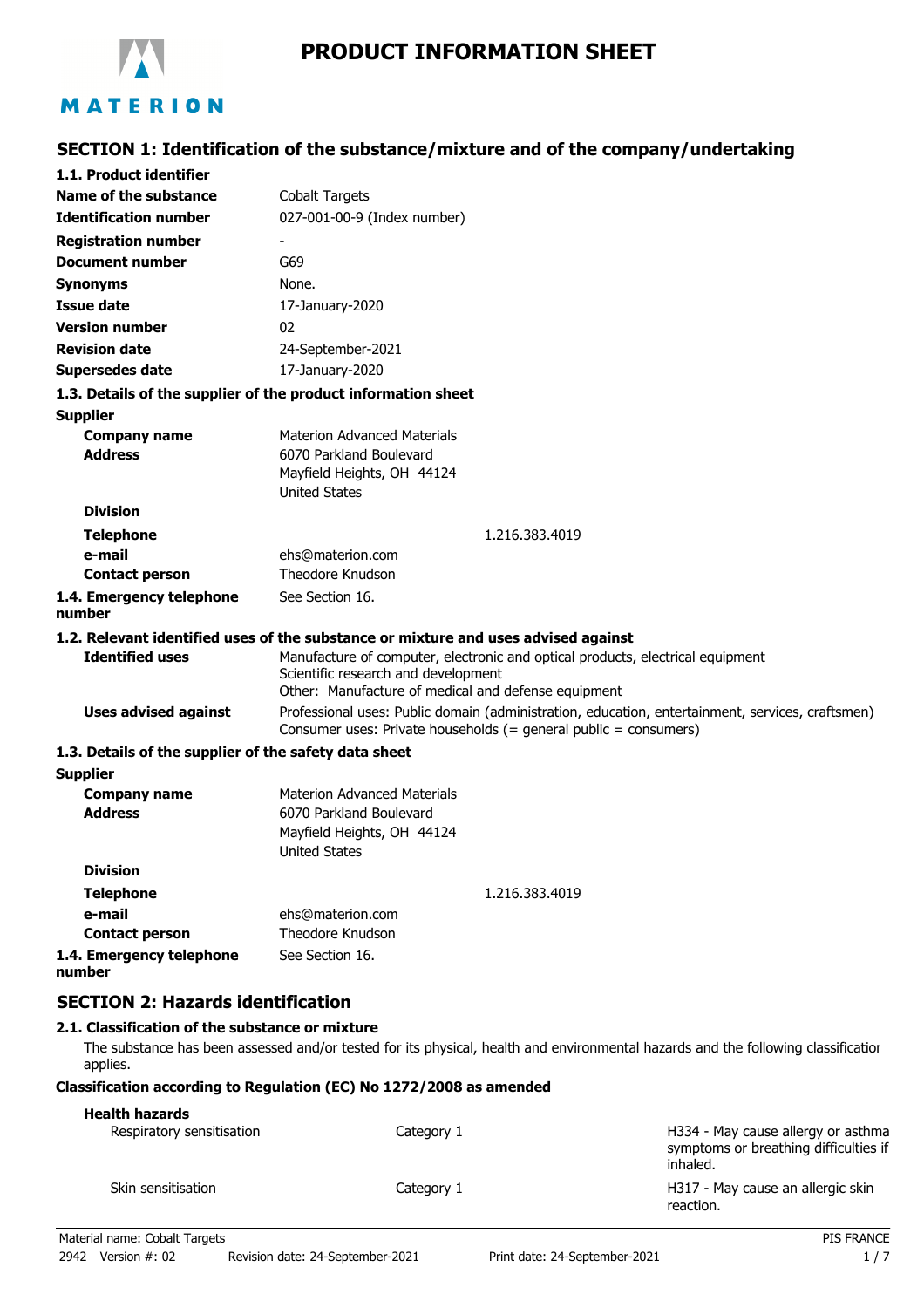## **Environmental hazards**

| Hazardous to the aguatic environment, | Ca |
|---------------------------------------|----|
| long-term aquatic hazard              |    |

tegory 4

**Hazard summary** May cause sensitisation by inhalation and skin contact. May cause long-term adverse effects in the aquatic environment.

## **2.2. Label elements**

# **Label according to Regulation (EC) No. 1272/2008 as amended**

|                                                                                   | Label according to Regulation (EC) No. 1272/2008 as amended                                                                                                                                                                                                                                                                |
|-----------------------------------------------------------------------------------|----------------------------------------------------------------------------------------------------------------------------------------------------------------------------------------------------------------------------------------------------------------------------------------------------------------------------|
| <b>Contains:</b>                                                                  | Cobalt                                                                                                                                                                                                                                                                                                                     |
| <b>Hazard pictograms</b>                                                          |                                                                                                                                                                                                                                                                                                                            |
| <b>Signal word</b>                                                                | Danger                                                                                                                                                                                                                                                                                                                     |
| <b>Hazard statements</b>                                                          |                                                                                                                                                                                                                                                                                                                            |
| H317<br>H334<br>H413                                                              | May cause an allergic skin reaction.<br>May cause allergy or asthma symptoms or breathing difficulties if inhaled.<br>May cause long lasting harmful effects to aquatic life.                                                                                                                                              |
| <b>Precautionary statements</b>                                                   |                                                                                                                                                                                                                                                                                                                            |
| <b>Prevention</b>                                                                 |                                                                                                                                                                                                                                                                                                                            |
| P <sub>261</sub><br>P <sub>272</sub><br>P273<br>P <sub>280</sub><br>P284          | Avoid breathing dust/fume/gas/mist/vapours/spray.<br>Contaminated work clothing should not be allowed out of the workplace.<br>Avoid release to the environment.<br>Wear protective gloves.<br>Wear respiratory protection.                                                                                                |
| <b>Response</b>                                                                   |                                                                                                                                                                                                                                                                                                                            |
| $P302 + P352$<br>$P304 + P340$<br>$P333 + P313$<br>$P342 + P311$<br>$P362 + P364$ | IF ON SKIN: Wash with plenty of water.<br>IF INHALED: Remove person to fresh air and keep comfortable for breathing.<br>If skin irritation or rash occurs: Get medical advice/attention.<br>If experiencing respiratory symptoms: Call a POISON CENTRE/doctor.<br>Take off contaminated clothing and wash it before reuse. |
| <b>Storage</b>                                                                    | Store away from incompatible materials.                                                                                                                                                                                                                                                                                    |
| <b>Disposal</b>                                                                   |                                                                                                                                                                                                                                                                                                                            |
| P501                                                                              | Dispose of contents/container in accordance with local/regional/national/international regulations.                                                                                                                                                                                                                        |
| <b>Supplemental label</b><br>information                                          | For further information, please contact the Product Stewardship Department at +1.216.383.4019.                                                                                                                                                                                                                             |
| 2.3. Other hazards                                                                | Not a PBT or yPvB substance or mixture.                                                                                                                                                                                                                                                                                    |

## **SECTION 3: Composition/information on ingredients**

#### **3.1. Substances**

| <b>General information</b><br><b>Chemical name</b> | $\frac{0}{0}$                                                                                                 | No.                    | CAS-No. / EC REACH Registration No. Index No. | <b>Notes</b> |
|----------------------------------------------------|---------------------------------------------------------------------------------------------------------------|------------------------|-----------------------------------------------|--------------|
| Cobalt                                             | 99,99                                                                                                         | 7440-48-4<br>231-158-0 | 01-2119517392-44-0000 027-001-00-9            |              |
|                                                    | Classification: Acute Tox. 4; H302, Skin Sens. 1; H317, Resp. Sens. 1; H334, Carc.<br>1B; H350, Repr. 2; H361 |                        |                                               |              |

## **SECTION 4: First aid measures**

| General information                    | Ensure that medical personnel are aware of the material(s) involved, and take precautions to<br>protect themselves. Wash contaminated clothing before reuse.                                                                                                                                                                                                                                                                                             |
|----------------------------------------|----------------------------------------------------------------------------------------------------------------------------------------------------------------------------------------------------------------------------------------------------------------------------------------------------------------------------------------------------------------------------------------------------------------------------------------------------------|
| 4.1. Description of first aid measures |                                                                                                                                                                                                                                                                                                                                                                                                                                                          |
| <b>Inhalation</b>                      | If breathing is difficult, remove to fresh air and keep at rest in a position comfortable for breathing.<br>Oxygen or artificial respiration if needed. Do not use mouth-to-mouth method if victim inhaled the<br>substance. Induce artificial respiration with the aid of a pocket mask equipped with a one-way valve<br>or other proper respiratory medical device. If experiencing respiratory symptoms: Call a poison<br>center or doctor/physician. |
| <b>Skin contact</b>                    | Remove contaminated clothing immediately and wash skin with soap and water. In case of eczema<br>or other skin disorders: Seek medical attention and take along these instructions.                                                                                                                                                                                                                                                                      |
| Eye contact                            | Rinse with water. Get medical attention if irritation develops and persists.                                                                                                                                                                                                                                                                                                                                                                             |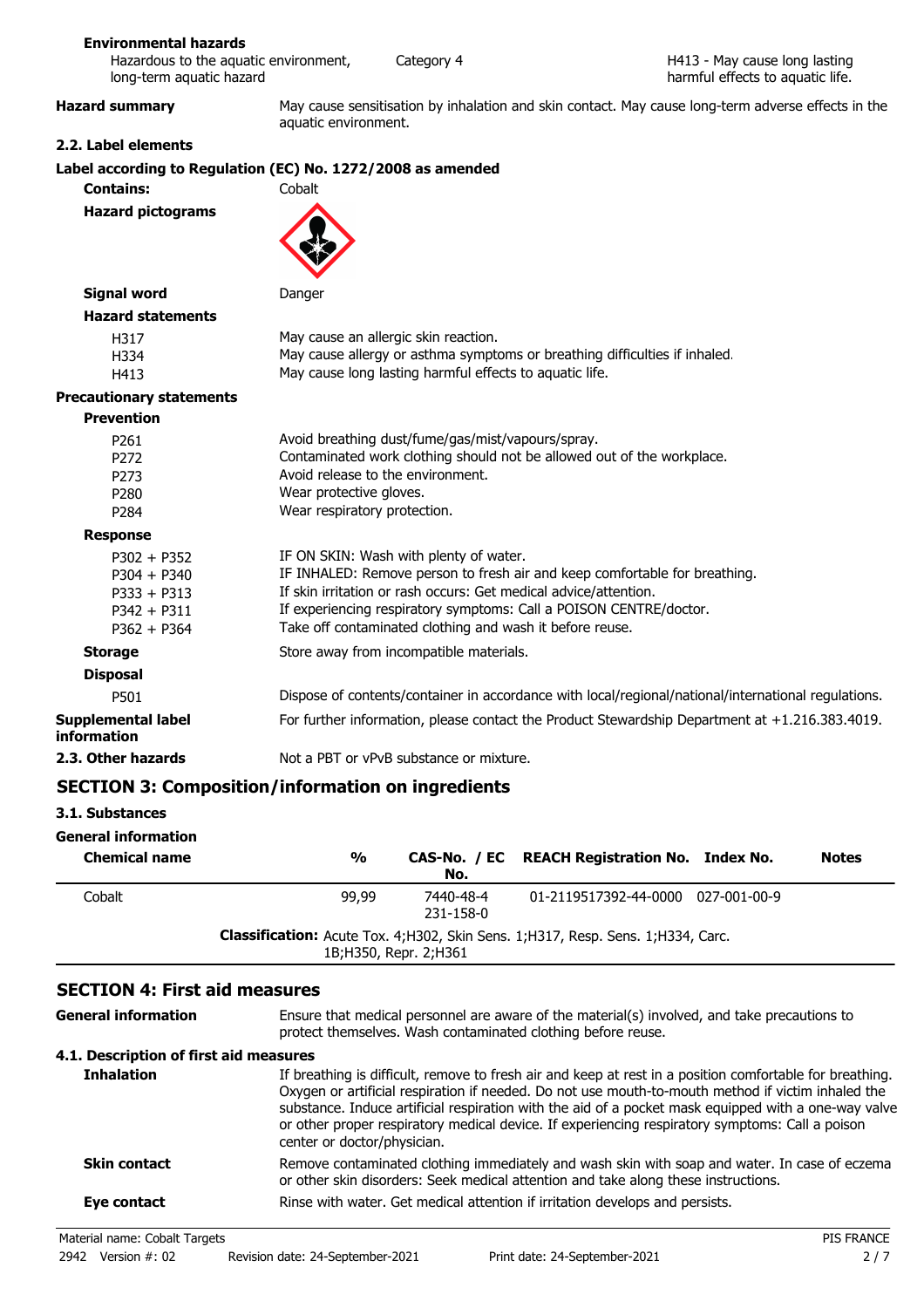| <b>Ingestion</b>                                                                         | Rinse mouth. Get medical attention if symptoms occur.                                                                                                               |  |  |
|------------------------------------------------------------------------------------------|---------------------------------------------------------------------------------------------------------------------------------------------------------------------|--|--|
| 4.2. Most important<br>symptoms and effects, both<br>acute and delayed                   | Coughing. Difficulty in breathing. May cause an allergic skin reaction. Dermatitis. Rash.                                                                           |  |  |
| 4.3. Indication of any<br>immediate medical attention<br>and special treatment<br>needed | Provide general supportive measures and treat symptomatically. Keep victim under observation.<br>Symptoms may be delayed.                                           |  |  |
| <b>SECTION 5: Firefighting measures</b>                                                  |                                                                                                                                                                     |  |  |
| <b>General fire hazards</b>                                                              | No unusual fire or explosion hazards noted.                                                                                                                         |  |  |
| 5.1. Extinguishing media                                                                 |                                                                                                                                                                     |  |  |
| <b>Suitable extinguishing</b><br>media                                                   | Powder. Dry sand.                                                                                                                                                   |  |  |
| Unsuitable extinguishing<br>media                                                        | Water.                                                                                                                                                              |  |  |
| 5.2. Special hazards arising<br>from the substance or<br>mixture                         | This product is not flammable.                                                                                                                                      |  |  |
| 5.3. Advice for firefighters                                                             |                                                                                                                                                                     |  |  |
| <b>Special protective</b><br>equipment for<br>firefighters                               | Firefighters must use standard protective equipment including flame retardant coat, helmet with<br>face shield, gloves, rubber boots, and in enclosed spaces, SCBA. |  |  |
| <b>Special firefighting</b><br>procedures                                                | Use water spray to cool unopened containers.                                                                                                                        |  |  |
| <b>Specific methods</b>                                                                  | Use standard firefighting procedures and consider the hazards of other involved materials.                                                                          |  |  |

# **SECTION 6: Accidental release measures**

|                                                              | 6.1. Personal precautions, protective equipment and emergency procedures                                                                       |
|--------------------------------------------------------------|------------------------------------------------------------------------------------------------------------------------------------------------|
| For non-emergency<br>personnel                               | Keep unnecessary personnel away. For personal protection, see section 8 of the PIS.                                                            |
| For emergency<br>responders                                  | Keep unnecessary personnel away. Use personal protection recommended in Section 8 of the PIS.                                                  |
| 6.2. Environmental<br>precautions                            | Prevent further leakage or spillage if safe to do so.                                                                                          |
| 6.3. Methods and material for<br>containment and cleaning up | Stop the flow of material, if this is without risk.                                                                                            |
|                                                              | Large Spills: Wet down with water and dike for later disposal.                                                                                 |
|                                                              | Small Spills: Sweep up or vacuum up spillage and collect in suitable container for disposal. For<br>waste disposal, see section 13 of the PIS. |
| 6.4. Reference to other<br>sections                          | Not available.                                                                                                                                 |
| SECTION 7: Handling and storage                              |                                                                                                                                                |

## **SECTION 7: Handling and storage**

| 7.1. Precautions for safe<br>handling                                          | Observe good industrial hygiene practices.                          |
|--------------------------------------------------------------------------------|---------------------------------------------------------------------|
| 7.2. Conditions for safe<br>storage, including any<br><i>incompatibilities</i> | Store away from incompatible materials (see Section 10 of the PIS). |
| 7.3. Specific end use(s)                                                       | Not available.                                                      |

## **SECTION 8: Exposure controls/personal protection**

## **8.1. Control parameters**

**Occupational exposure limits** No exposure limits noted for ingredient(s).

## **Biological limit values**

| France. Biological indicators of exposure (IBE) (National Institute for Research and Security (INRS, ND 2065) |              |                    |                 |                      |
|---------------------------------------------------------------------------------------------------------------|--------------|--------------------|-----------------|----------------------|
| <b>Material</b>                                                                                               | Value        | <b>Determinant</b> | <b>Specimen</b> | <b>Sampling Time</b> |
| Cobalt Targets                                                                                                | $15 \mu g/l$ | Cobalt             | Urine           | $\ast$               |
|                                                                                                               | $1 \mu g/l$  | Cobalt             | <b>Blood</b>    | $\ast$               |
| <b>Components</b>                                                                                             | Value        | <b>Determinant</b> | <b>Specimen</b> | <b>Sampling Time</b> |
| Cobalt (CAS 7440-48-4)                                                                                        | $15 \mu q/l$ | Cobalt             | Urine           | $\ast$               |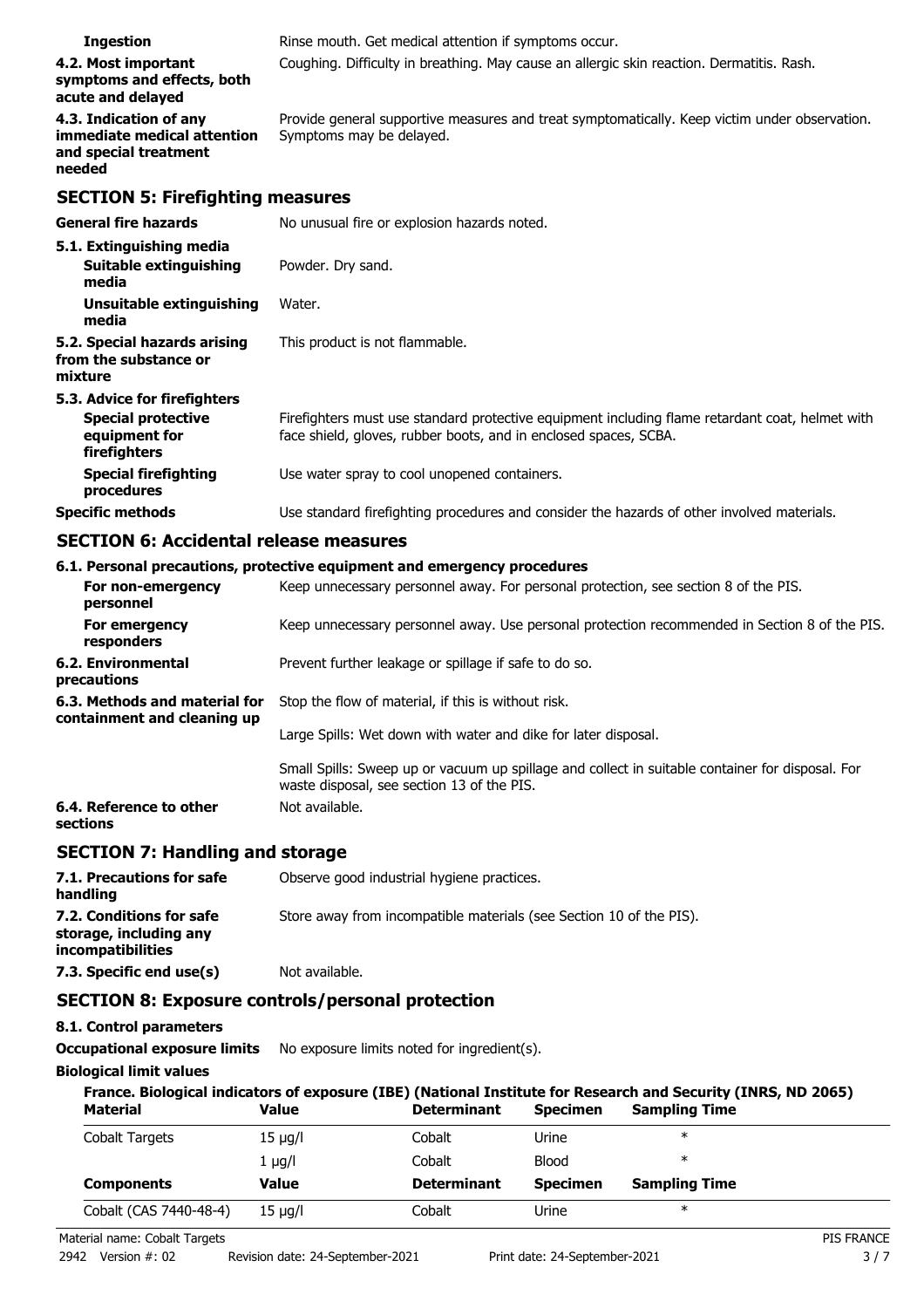| <b>Components</b>                                                     | <b>Value</b>                       | <b>Determinant</b>                                                           | <b>Specimen</b> | France. Biological indicators of exposure (IBE) (National Institute for Research and Security (INRS, ND 2065)<br><b>Sampling Time</b>                                                                                                                                                                                                                                                                  |
|-----------------------------------------------------------------------|------------------------------------|------------------------------------------------------------------------------|-----------------|--------------------------------------------------------------------------------------------------------------------------------------------------------------------------------------------------------------------------------------------------------------------------------------------------------------------------------------------------------------------------------------------------------|
|                                                                       | $1 \mu g/l$                        | Cobalt                                                                       | <b>Blood</b>    | $\ast$                                                                                                                                                                                                                                                                                                                                                                                                 |
| * - For sampling details, please see the source document.             |                                    |                                                                              |                 |                                                                                                                                                                                                                                                                                                                                                                                                        |
| <b>Recommended monitoring</b><br>procedures                           |                                    | Follow standard monitoring procedures.                                       |                 |                                                                                                                                                                                                                                                                                                                                                                                                        |
| <b>Derived no effect levels</b><br>(DNELs)                            | Not available.                     |                                                                              |                 |                                                                                                                                                                                                                                                                                                                                                                                                        |
| <b>Predicted no effect</b><br>concentrations (PNECs)                  | Not available.                     |                                                                              |                 |                                                                                                                                                                                                                                                                                                                                                                                                        |
| 8.2. Exposure controls                                                |                                    |                                                                              |                 |                                                                                                                                                                                                                                                                                                                                                                                                        |
| <b>Appropriate engineering</b><br>controls                            |                                    |                                                                              |                 | Good general ventilation (typically 10 air changes per hour) should be used. Ventilation rates should<br>be matched to conditions. If applicable, use process enclosures, local exhaust ventilation, or other<br>engineering controls to maintain airborne levels below recommended exposure limits. If exposure<br>limits have not been established, maintain airborne levels to an acceptable level. |
| Individual protection measures, such as personal protective equipment |                                    |                                                                              |                 |                                                                                                                                                                                                                                                                                                                                                                                                        |
| <b>General information</b>                                            |                                    | with the supplier of the personal protective equipment.                      |                 | Personal protection equipment should be chosen according to the CEN standards and in discussion                                                                                                                                                                                                                                                                                                        |
| Eye/face protection                                                   |                                    | is present, particularly during operations that generate dust, mist or fume. |                 | Wear approved safety glasses, goggles, face shield and/or welder's helmet when risk of eye injury                                                                                                                                                                                                                                                                                                      |
| <b>Skin protection</b>                                                |                                    |                                                                              |                 |                                                                                                                                                                                                                                                                                                                                                                                                        |
| - Hand protection                                                     |                                    | Wear gloves to prevent metal cuts and skin abrasions during handling.        |                 |                                                                                                                                                                                                                                                                                                                                                                                                        |
| - Other                                                               | Wear suitable protective clothing. |                                                                              |                 |                                                                                                                                                                                                                                                                                                                                                                                                        |
| <b>Respiratory protection</b>                                         |                                    | In case of insufficient ventilation, wear suitable respiratory equipment.    |                 |                                                                                                                                                                                                                                                                                                                                                                                                        |
| <b>Thermal hazards</b>                                                |                                    | Wear appropriate thermal protective clothing, when necessary.                |                 |                                                                                                                                                                                                                                                                                                                                                                                                        |
| <b>Hygiene measures</b>                                               | remove contaminants.               |                                                                              |                 | Always observe good personal hygiene measures, such as washing after handling the material and<br>before eating, drinking, and/or smoking. Routinely wash work clothing and protective equipment to                                                                                                                                                                                                    |
| <b>Environmental exposure</b><br>controls                             |                                    | Environmental manager must be informed of all major releases.                |                 |                                                                                                                                                                                                                                                                                                                                                                                                        |

# **SECTION 9: Physical and chemical properties**

## **9.1. Information on basic physical and chemical properties**

## **Appearance**

| <b>Physical state</b>                                                | Solid.                              |
|----------------------------------------------------------------------|-------------------------------------|
| Form                                                                 | Solid.                              |
| Colour                                                               | Bluish grey                         |
| <b>Odour</b>                                                         | None.                               |
| <b>Odour threshold</b>                                               | Not applicable.                     |
| рH                                                                   | Not applicable.                     |
| <b>Melting point/freezing point</b>                                  | 1495 °C (2723 °F) / Not applicable. |
| Initial boiling point and<br>boiling range                           | Not applicable.                     |
| <b>Flash point</b>                                                   | Not applicable.                     |
| <b>Evaporation rate</b>                                              | Not applicable.                     |
| Flammability (solid, gas)                                            | None known.                         |
| Upper/lower flammability or explosive limits                         |                                     |
| <b>Flammability limit - lower</b> Not applicable.<br>(%)             |                                     |
| <b>Flammability limit - lower</b> Not applicable.<br>(%) temperature |                                     |
| <b>Flammability limit -</b><br>upper $(\% )$                         | Not applicable.                     |
| <b>Flammability limit -</b><br>upper (%) temperature                 | Not applicable.                     |
| <b>Explosive limit - lower (</b>                                     | Not applicable.                     |

**%)**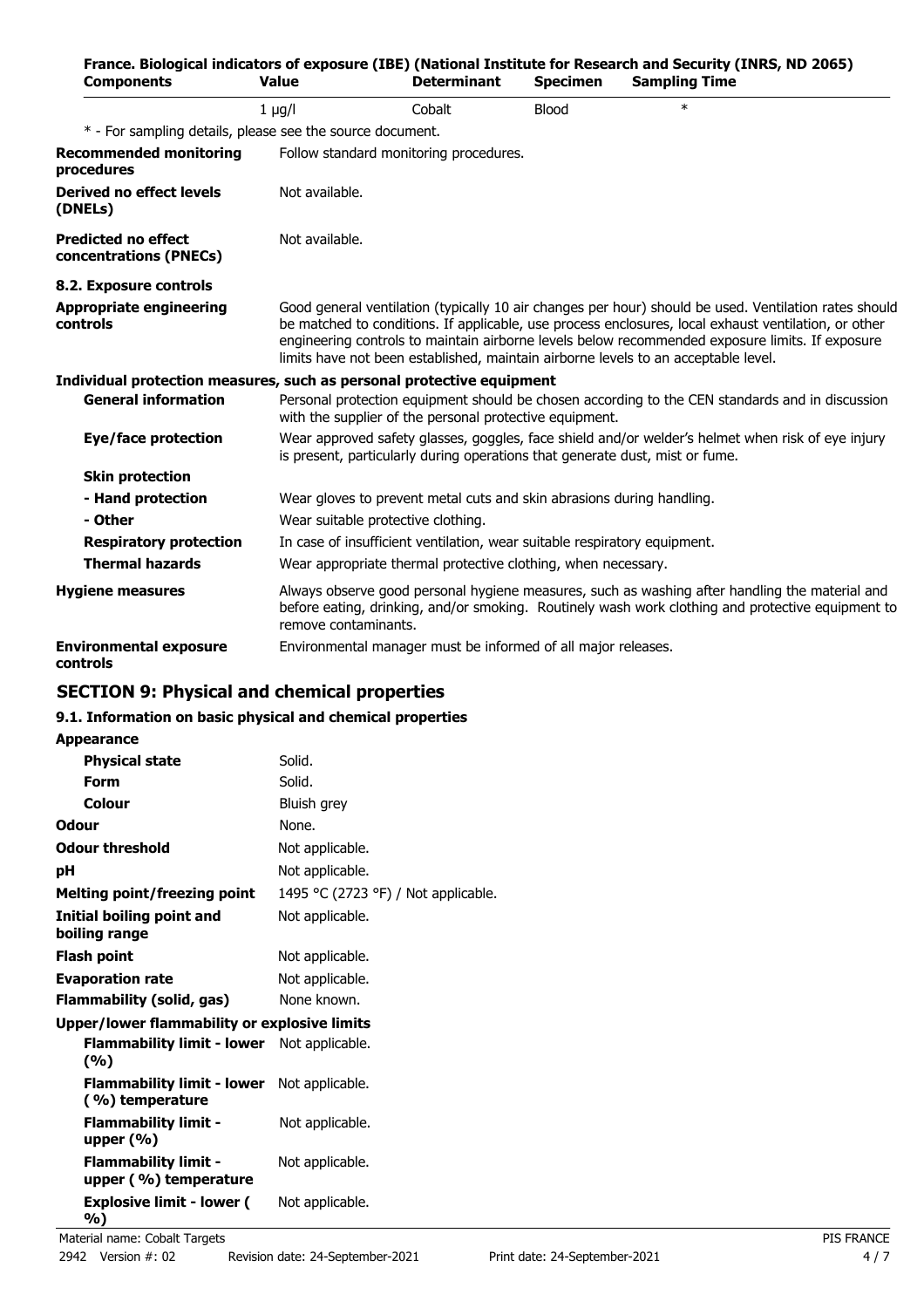| <b>Explosive limit - lower (</b><br>%) temperature | Not applicable. |
|----------------------------------------------------|-----------------|
| Explosive limit – upper<br>(%)                     | Not applicable. |
| <b>Explosive limit - upper (</b><br>%) temperature | Not applicable. |
| <b>Vapour pressure</b>                             | Not applicable. |
| <b>Vapour density</b>                              | Not applicable. |
| <b>Relative density</b>                            | Not applicable. |
| Solubility(ies)                                    |                 |
| Solubility (water)                                 | Insoluble       |
| <b>Partition coefficient</b><br>(n-octanol/water)  | Not applicable. |
| <b>Auto-ignition temperature</b>                   | Not applicable. |
| Decomposition temperature                          | Not applicable. |
| <b>Viscosity</b>                                   | Not applicable. |
| <b>Explosive properties</b>                        | Not explosive.  |
| <b>Oxidising properties</b>                        | Not oxidising.  |
| 9.2. Other information                             |                 |
| Molecular formula                                  | Co              |
| <b>Molecular weight</b>                            | 58,93 g/mol     |

# **SECTION 10: Stability and reactivity**

| 10.1. Reactivity                            | The product is stable and non-reactive under normal conditions of use, storage and transport. |
|---------------------------------------------|-----------------------------------------------------------------------------------------------|
| 10.2. Chemical stability                    | Material is stable under normal conditions.                                                   |
| 10.3. Possibility of hazardous<br>reactions | No dangerous reaction known under conditions of normal use.                                   |
| 10.4. Conditions to avoid                   | Contact with incompatible materials.                                                          |
| 10.5. Incompatible materials                | Strong oxidising agents.                                                                      |
| 10.6. Hazardous<br>decomposition products   | No hazardous decomposition products are known.                                                |

# **SECTION 11: Toxicological information**

| <b>General information</b>                      | Occupational exposure to the substance or mixture may cause adverse effects. |
|-------------------------------------------------|------------------------------------------------------------------------------|
| <b>Information on likely routes of exposure</b> |                                                                              |
| <b>Inhalation</b>                               | May cause sensitisation by inhalation.                                       |
| <b>Skin contact</b>                             | May cause sensitisation by skin contact.                                     |
| Eye contact                                     | Not likely, due to the form of the product.                                  |
| <b>Ingestion</b>                                | Expected to be a low ingestion hazard.                                       |
| <b>Symptoms</b>                                 | May cause respiratory irritation. May cause an allergic skin reaction.       |
| 11 1 Information on toxicological effects       |                                                                              |

#### **11.1. Information on toxicological effects**

| <b>Acute toxicity</b>                               | Not known.                                                                 |
|-----------------------------------------------------|----------------------------------------------------------------------------|
| <b>Skin corrosion/irritation</b>                    | May be irritating to the skin.                                             |
| Serious eye damage/eye<br>irritation                | Not likely, due to the form of the product.                                |
| <b>Respiratory sensitisation</b>                    | May cause allergy or asthma symptoms or breathing difficulties if inhaled. |
| <b>Skin sensitisation</b>                           | May cause sensitisation by skin contact.                                   |
| <b>Germ cell mutagenicity</b>                       | Not classified.                                                            |
| Carcinogenicity                                     | Not classifiable as to carcinogenicity to humans.                          |
|                                                     | <b>IARC Monographs. Overall Evaluation of Carcinogenicity</b>              |
| Cobalt (CAS 7440-48-4)                              | 2B Possibly carcinogenic to humans.                                        |
| <b>Reproductive toxicity</b>                        | Not classified.                                                            |
| Specific target organ toxicity<br>- single exposure | Not classified.                                                            |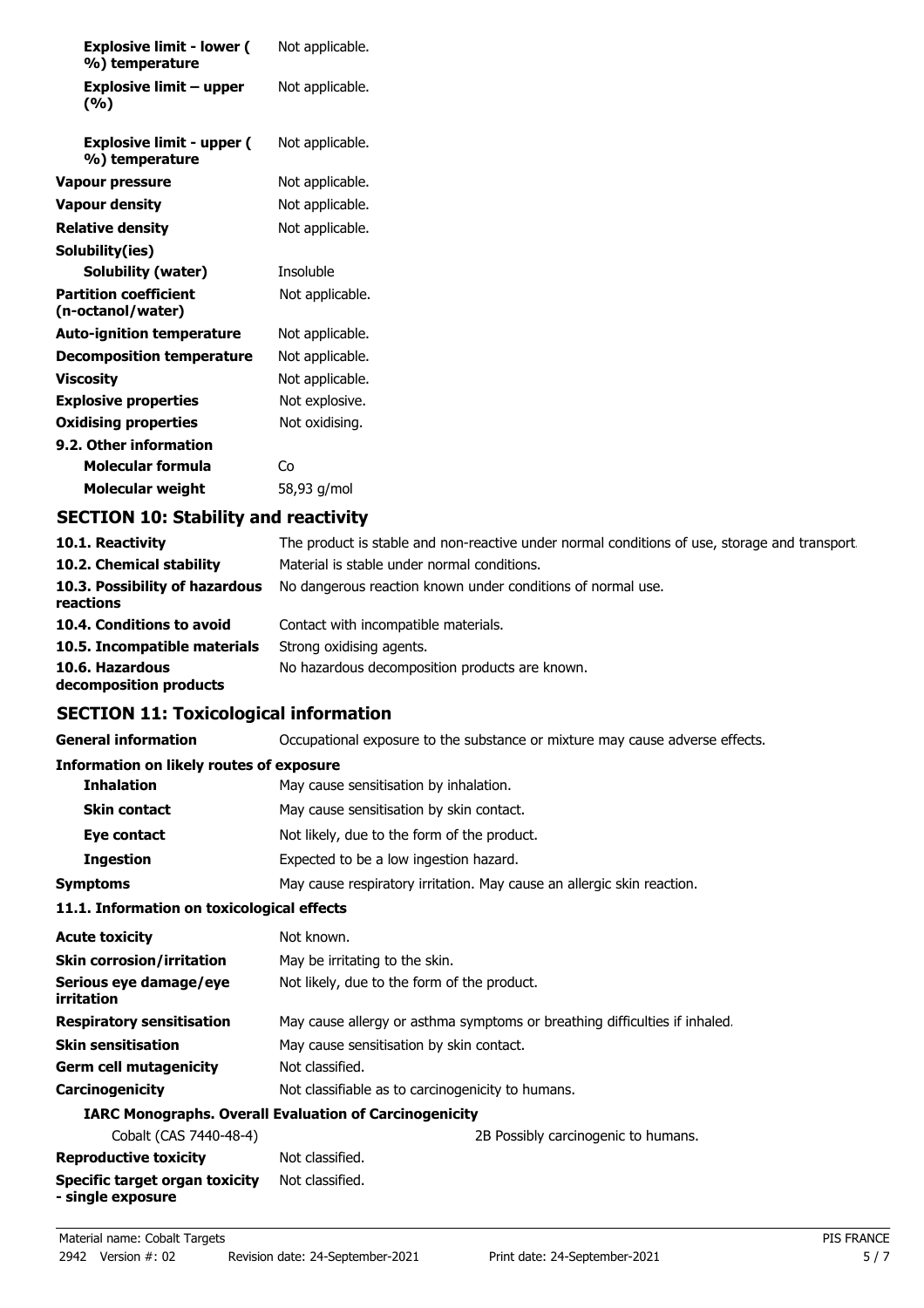| Specific target organ toxicity<br>- repeated exposure | Not classified.           |
|-------------------------------------------------------|---------------------------|
| <b>Aspiration hazard</b>                              | Not an aspiration hazard. |
| Mixture versus substance<br>information               | No information available. |
| <b>Other information</b>                              | Not available.            |

# **SECTION 12: Ecological information**

| 12.1. Toxicity                                            | May cause long lasting harmful effects to aguatic life.                                                                                                                                    |
|-----------------------------------------------------------|--------------------------------------------------------------------------------------------------------------------------------------------------------------------------------------------|
| 12.2. Persistence and<br>degradability                    | No data is available on the degradability of this substance.                                                                                                                               |
| 12.3. Bioaccumulative<br>potential                        | No data available.                                                                                                                                                                         |
| <b>Partition coefficient</b><br>n-octanol/water (log Kow) | Not available.                                                                                                                                                                             |
| <b>Bioconcentration factor (BCF)</b>                      | Not available.                                                                                                                                                                             |
| 12.4. Mobility in soil                                    | No data available.                                                                                                                                                                         |
| 12.5. Results of PBT and<br><b>vPvB</b> assessment        | Not a PBT or vPvB substance or mixture.                                                                                                                                                    |
| 12.6. Other adverse effects                               | No other adverse environmental effects (e.g. ozone depletion, photochemical ozone creation<br>potential, endocrine disruption, global warming potential) are expected from this component. |

# **SECTION 13: Disposal considerations**

## **13.1. Waste treatment methods**

| <b>Residual waste</b>                  | Dispose of in accordance with local regulations. Empty containers or liners may retain some product<br>residues. This material and its container must be disposed of in a safe manner (see: Disposal<br>instructions).                                                                                                                            |
|----------------------------------------|---------------------------------------------------------------------------------------------------------------------------------------------------------------------------------------------------------------------------------------------------------------------------------------------------------------------------------------------------|
| <b>Contaminated packaging</b>          | Since emptied containers may retain product residue, follow label warnings even after container is<br>emptied. Empty containers should be taken to an approved waste handling site for recycling or<br>disposal.                                                                                                                                  |
| EU waste code                          | The Waste code should be assigned in discussion between the user, the producer and the waste<br>disposal company.                                                                                                                                                                                                                                 |
| <b>Disposal</b><br>methods/information | Collect and reclaim or dispose in sealed containers at licensed waste disposal site. Do not allow this<br>material to drain into sewers/water supplies. Do not contaminate ponds, waterways or ditches with<br>chemical or used container. Dispose of contents/container in accordance with<br>local/regional/national/international regulations. |
| <b>Special precautions</b>             | Dispose in accordance with all applicable regulations.                                                                                                                                                                                                                                                                                            |

# **SECTION 14: Transport information**

#### **ADR**

14.1. - 14.6.: Not regulated as dangerous goods.

## **RID**

14.1. - 14.6.: Not regulated as dangerous goods.

## **ADN**

14.1. - 14.6.: Not regulated as dangerous goods.

## **IATA**

14.1. - 14.6.: Not regulated as dangerous goods.

## **IMDG**

14.1. - 14.6.: Not regulated as dangerous goods.

# **SECTION 15: Regulatory information**

**15.1. Safety, health and environmental regulations/legislation specific for the substance or mixture**

# **EU regulations**

**Regulation (EC) No. 1005/2009 on substances that deplete the ozone layer, Annex I and II, as amended** Not listed.

**Regulation (EU) 2019/1021 On persistent organic pollutants (recast), as amended** Not listed.

**Regulation (EU) No. 649/2012 concerning the export and import of dangerous chemicals, Annex I, Part 1 as amended**

Not listed.